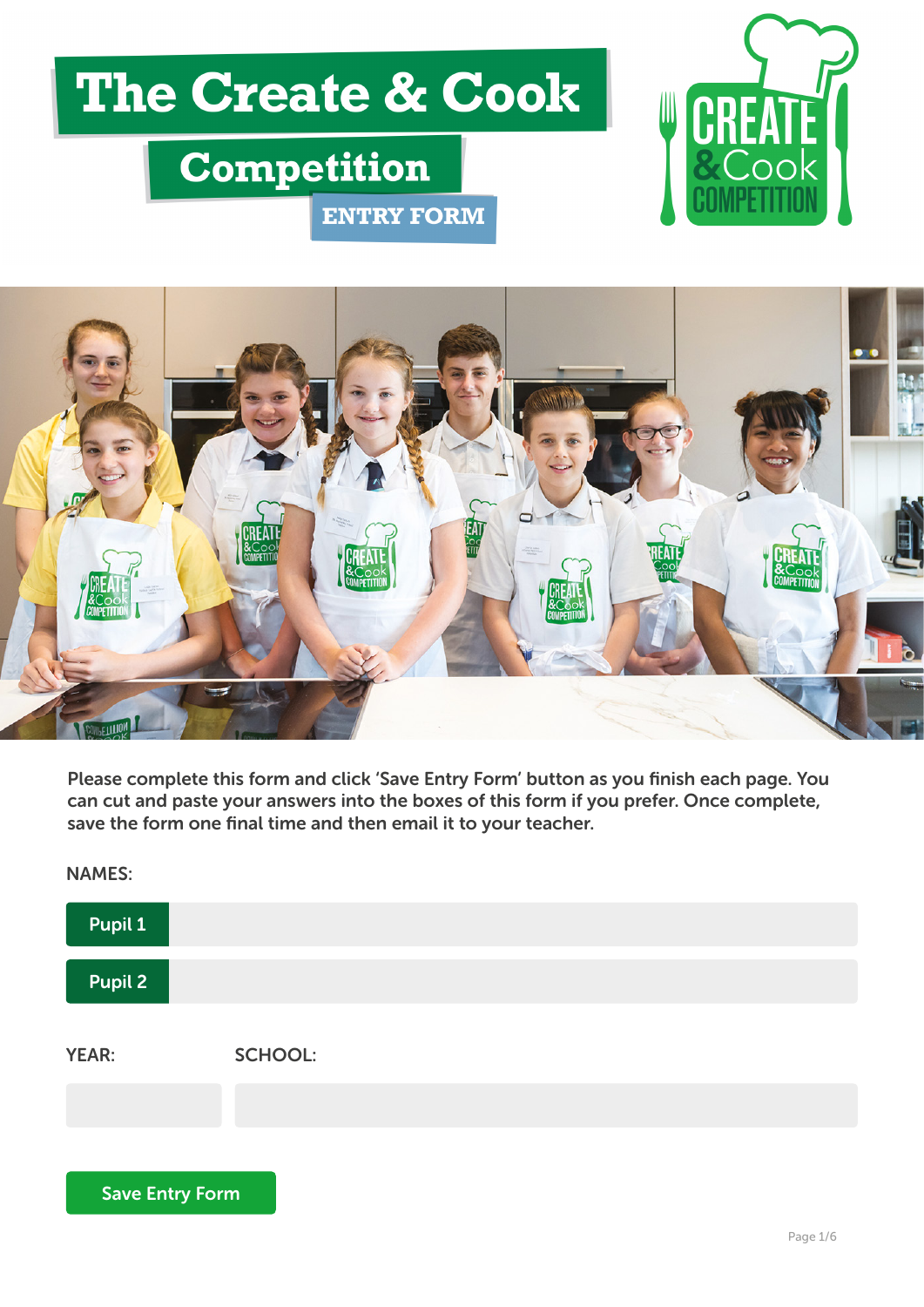

## **FIND YOUR LOCAL INGREDIENTS**

List the local ingredients you are using in your menu.

Tell us where you have got them from (which food producer, farmer, friend, your garden)

#### Tell us a bit more about your ONE of your local ingredients.

How it has been made/grown/reared/produced; when is it in season; how many food miles has your ingredient travelled from source to your school?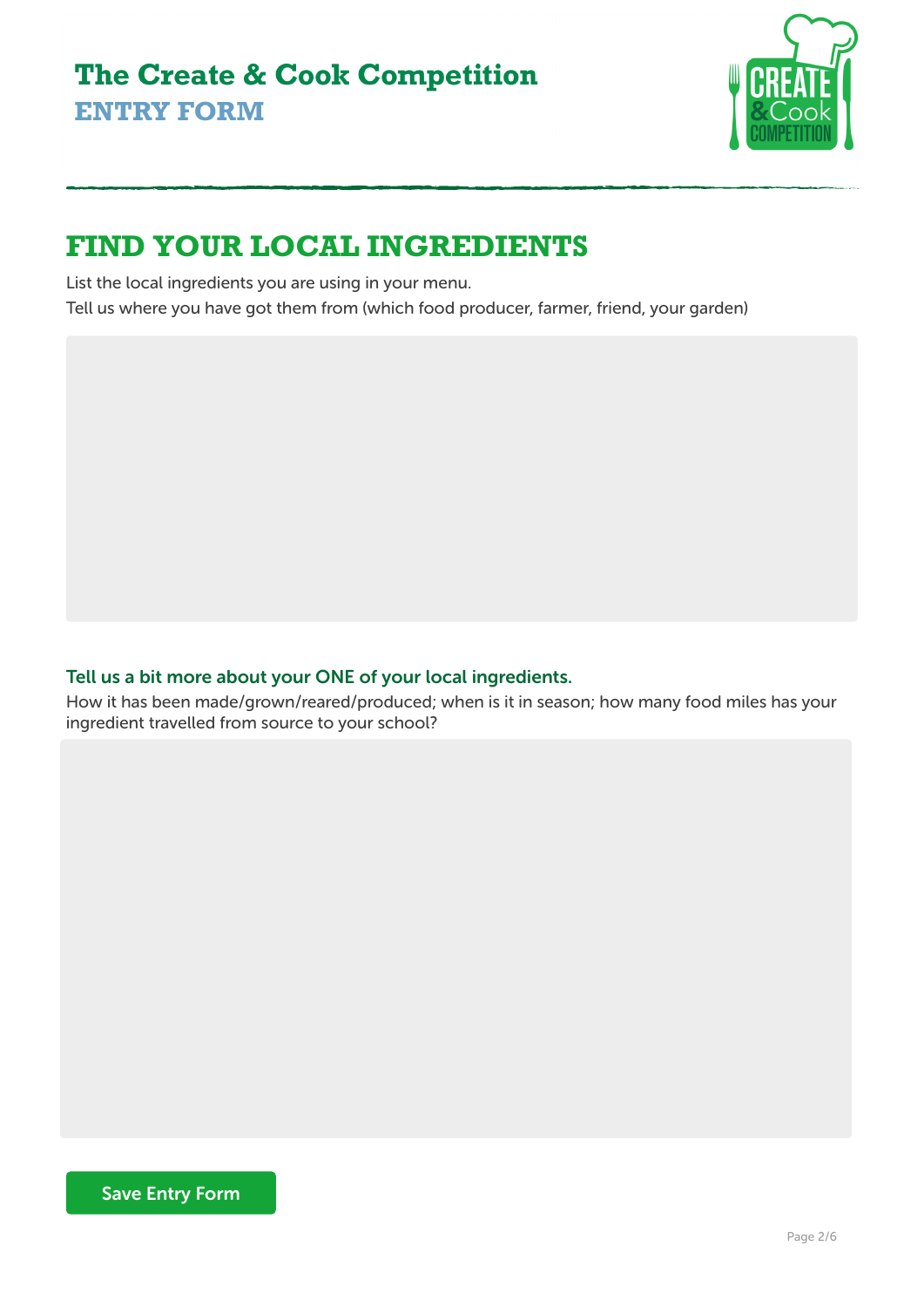

#### Local food:

Why do you think it's important to buy local food?

### **0ENU**

Write out your 2 course menu which has a summer theme.

Menu

Save Entry Form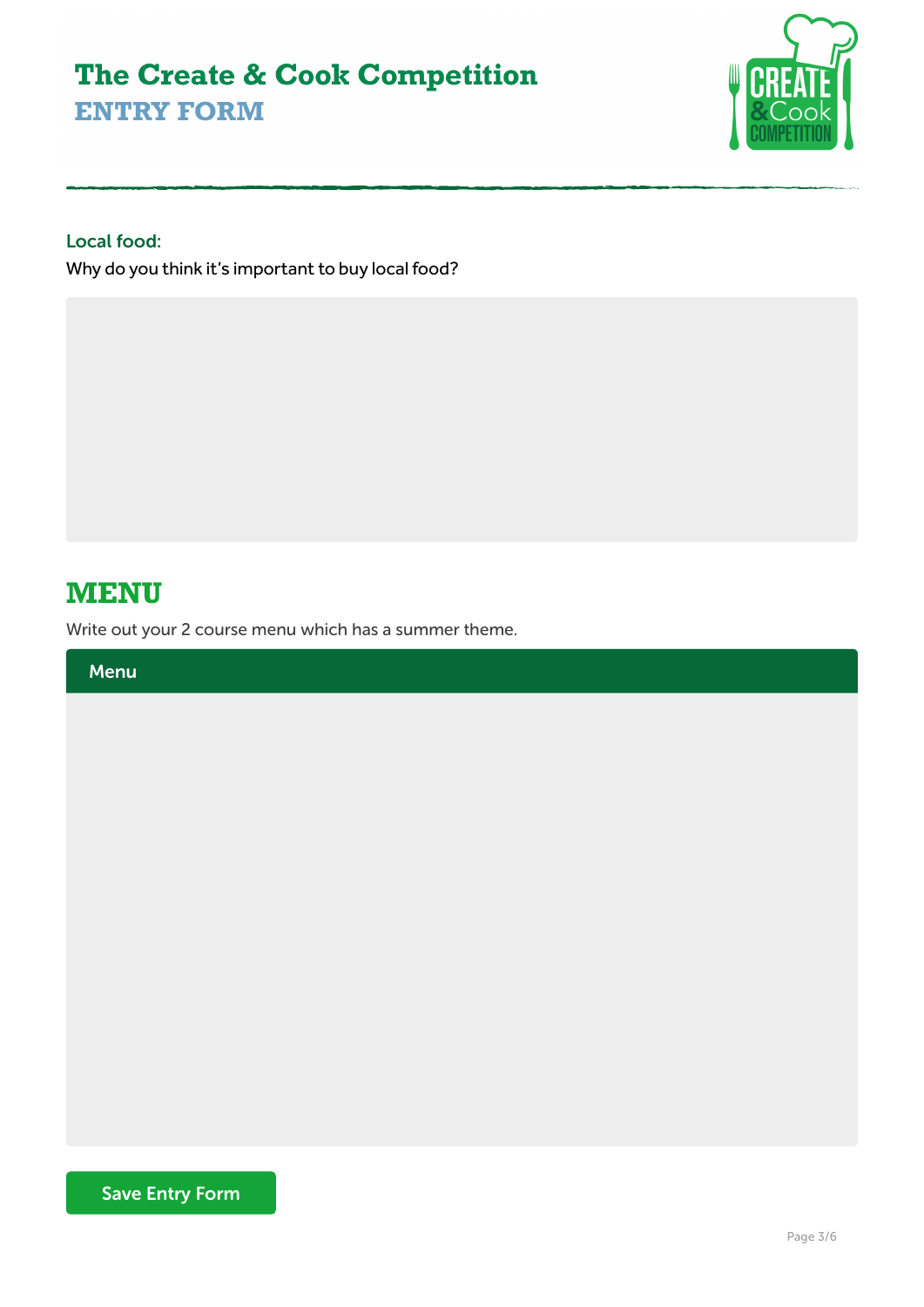

## **RECIPES**

Write out your 2 recipes. Please include ingredients and full method of your recipes.

Recipe: Course 1

Save Entry Form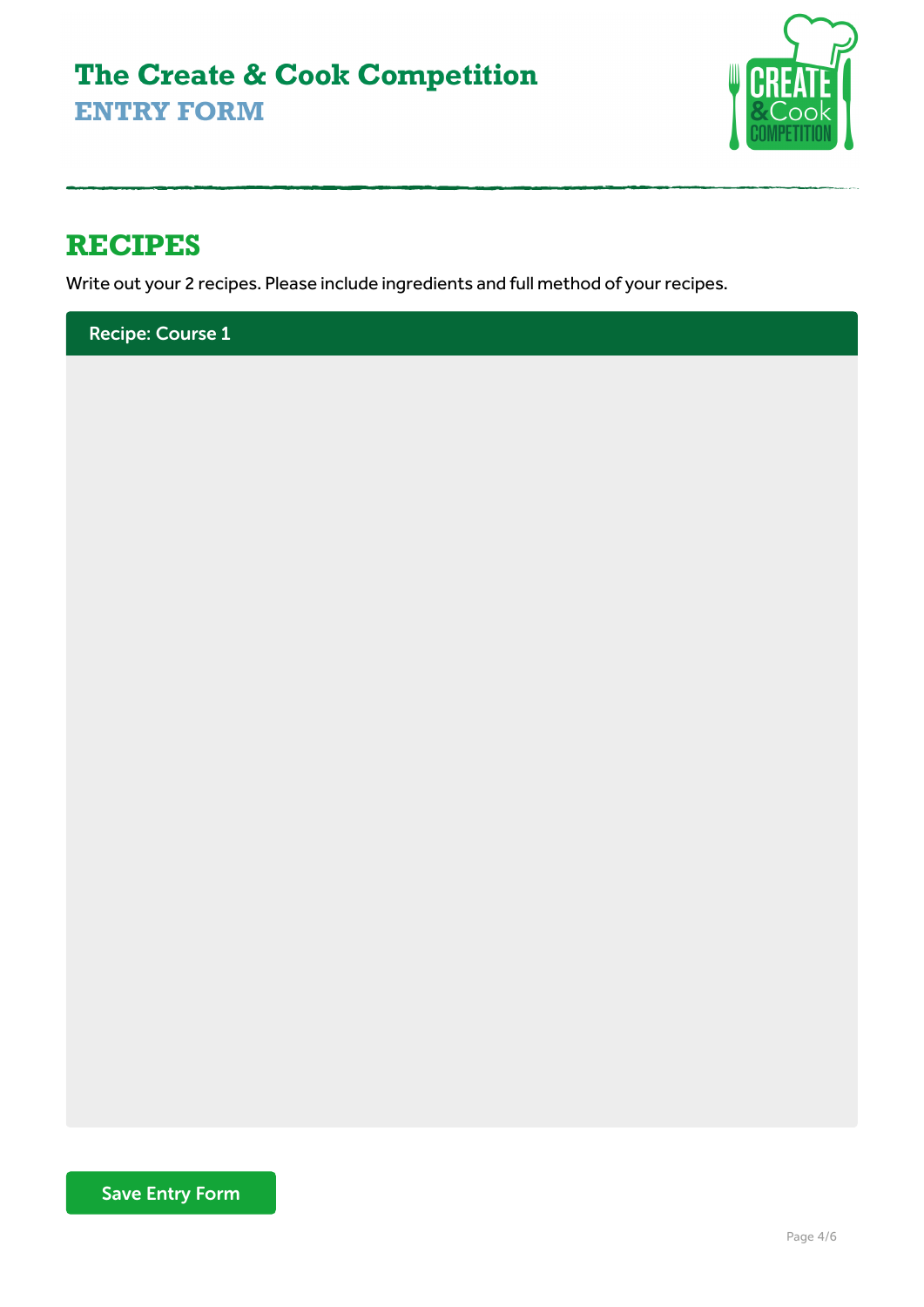

Recipe: Course 2

Save Entry Form